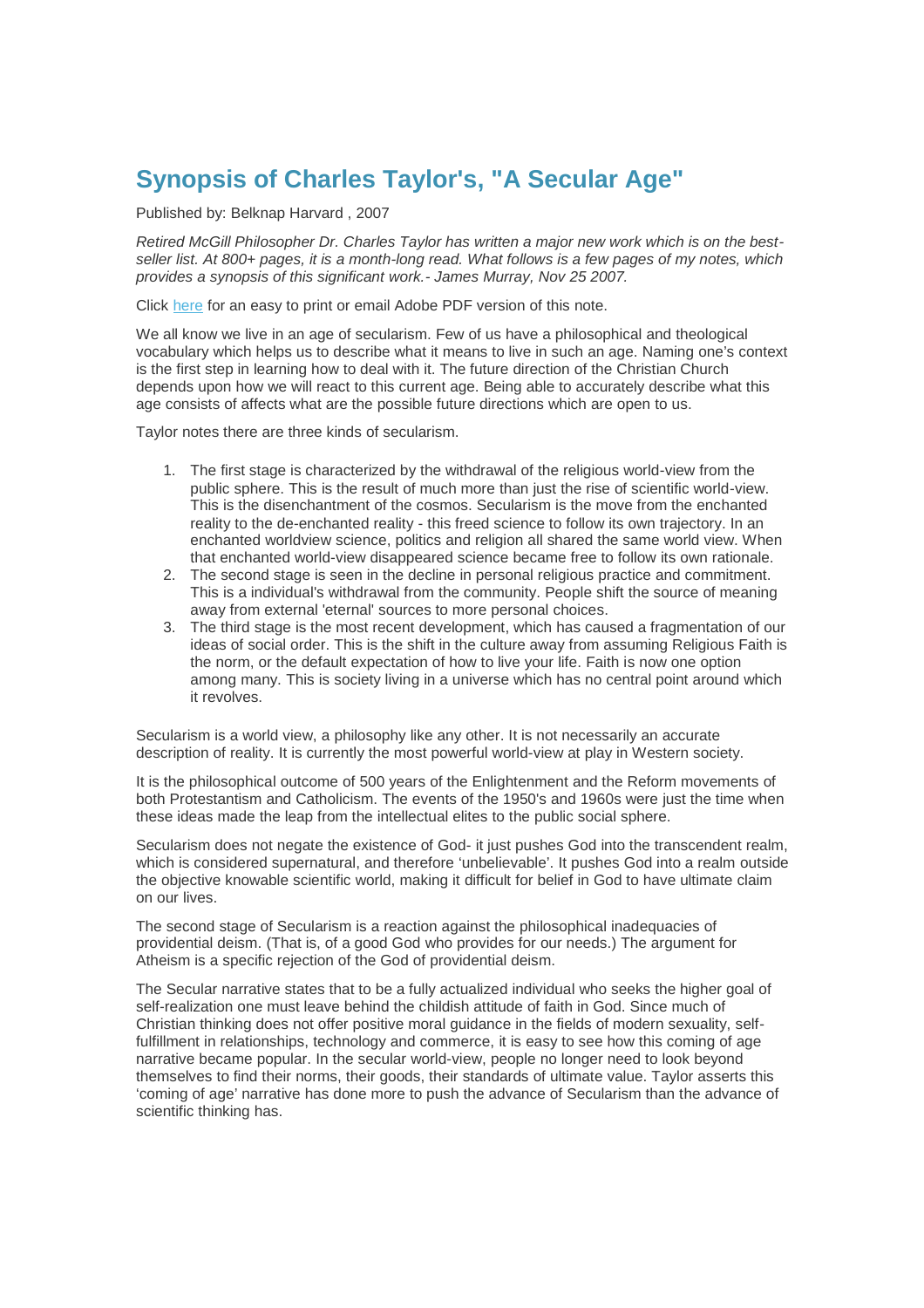In a secular age, as a result, God is reduced to the margins of life. This gives rise to the concept of God as 'providential deism'. God is thus pictured as a distant deity, who is the unknown other, the unmoved mover, the absent clockmaker of the universe. Such a deity can only be known through the providential design of the world. The order of the universe is the 'proof' of God, which gives rise to Natural Law. To go to church is to show you recognize and support God's providential order. Prayer is the act of conforming your will to God's design. To join the church, and serve on a committee becomes the way we join God's ruling order. Being a Christian is reduced to 'being good'. Upholding the moral codes of social conformity and obeying the rules such as the ten commandments is how one lives the Christian life. This is the civil religion practiced by the UCCan among many other liberal mainline churches for most of the 20th Century.

It is not a stretch to go from seeking to be good for the sake of God to 'being good' as a goal for its own sake. When human flourishing becomes reduced to a simple code, God can quickly drop out of the rationale for the code. As God becomes less of a philosophical category, or personal reality, there are many more options to choose from beyond the simple belief-unbelief dichotomy. We now live in an age where there are many moral alternatives as a result, and Christianity is not the default option. The concept of the sacred is no longer the foundation of our social or political order. This leads to the third stage of secularism, where there is a fragmenting of the common order.

We now live in an expressive age, where personal experience is the foundation of people's moral systems. Religion is one factor among many in those moral systems. A religion which relies upon its doctrines rather than personal spiritual experience as the foundation for its moral claims and its dreams of controlling the moral order of society will have a difficult time being heard in this climate. Taylor suggests the failure of the Christian faith to move away from an authoritative model, to one which encourages personal self-fulfillment, has caused many people to become alienated from the Church. Much of what he says comes from his perspective as a practicing Catholic, and from his experience as a philosopher, which draws heavily from the French schools of post-modernity, and contemporary Thomist moral thinking (which is interestingly enough starting to embrace the Virtue Ethics of Alisdair McIntyre, whose endorsement is on the back cover of this book).

The fact that so many find secularism to be flat, without an engaging picture of the purpose of life shows it to be an incomplete picture of reality. In time it will be questioned more, and the possibility of transcendence will be more acceptable again in the social understanding of our life together.

While worship is how we connect with God in a liturgical context, this explosion of cultural change is so immense that a simple tinkering with the techniques of how we worship will not be sufficient to bridge this gap. It is our understanding of the Christian life which must evolve. Taylor notes how our modern understanding of human sexuality has never really been fully embraced by our spirituality in a healthy way.

Taylor notes that at the heart of the Christian faith is the message of incarnation. God becomes human, so the human can become divine (this is from the Catholic and Orthodox catechisms).

Incarnation involves the whole body and the spirit as one. The goal of the religious life is communion, to share in God's love. To be a Christian is not about following the rules. It is to heal the world (The Hebrew concept of tikkun olam). The Church is to be a network of agape, of healing supporting relationships. Our acts of outreach are acts of communion, for charity is something only the elites can do for others. Agape is something we can all do for everyone. (*Agape* is the Greek word used in the New Testament for God's love. Unlike other Greek words for love: friendship (*phileos*), sexual attraction (*eros*), and generosity of spirit (*caritas*); *Agape* is unconditional, self-giving for the good of the other. How this "good" is now understood is part of the challenge of the secular age to traditional religious understandings.)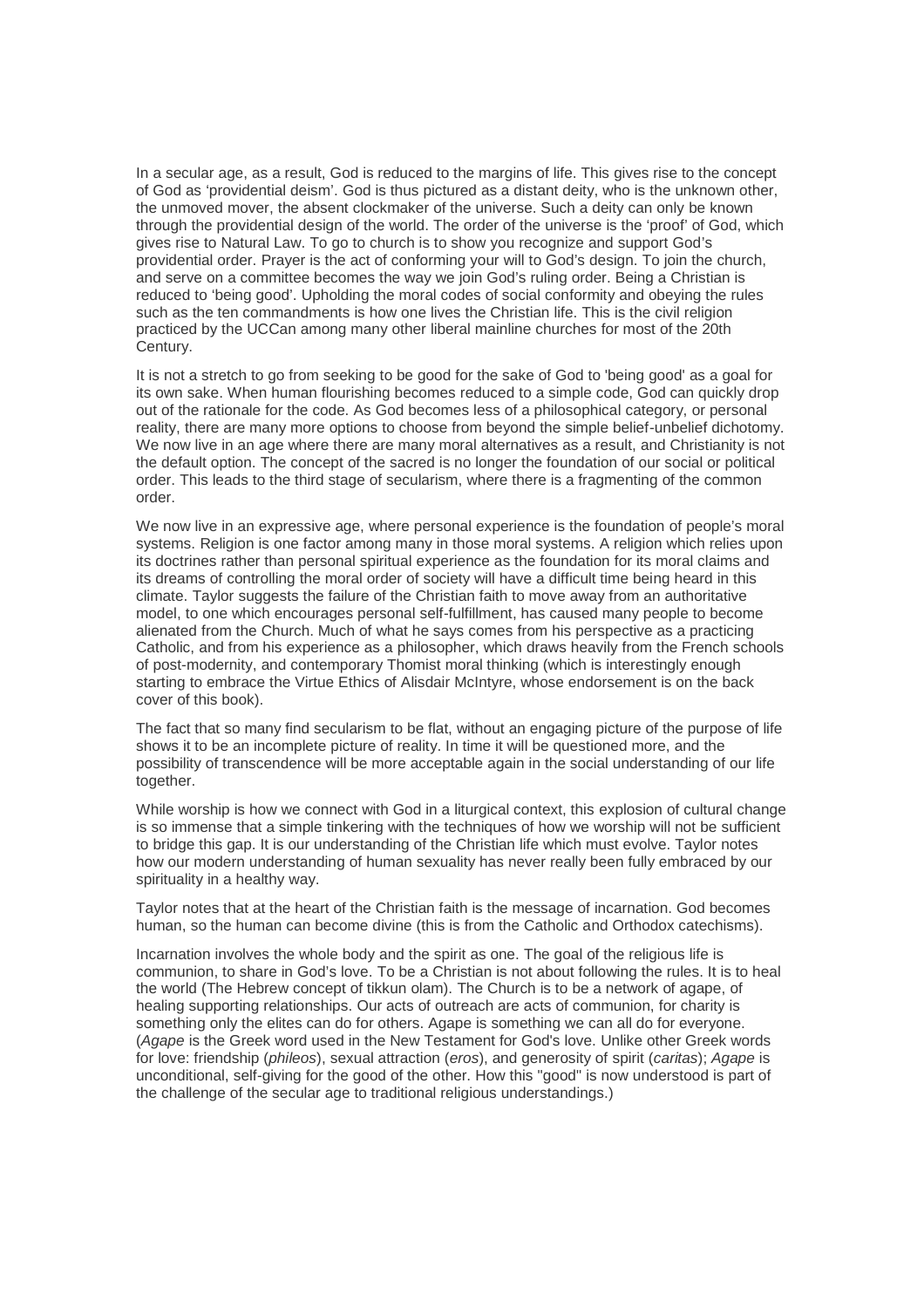Much of our religious tradition practiced excarnation, the denial of the body. Judgment is not the purpose of religion. Taylor says one positive effect of secularism is the eliminating the use of Hell as a primary religious motivator. Death should not undermine the meaning of life. Resurrection should be the final word, but it only makes sense if there is first a strong belief in incarnation.

We must learn how to deal with the religious understanding of violence, and evil, which allows for true freedom of will and choice, and the resulting ownership of the consequences. Taylor notes how the loss of religion in our culture has resulted in a loss of meaning and purpose. This does not mean the purpose of religion is to give meaning – a loss of meaning is the trace which is left by the absence of religion. Religion gives us much more than just meaning.

Taylor describes our current problems with theodicy as being one of secular thinking having us ask the wrong question. The rational thinker asks "Why did this bad thing happen?". We look for a logical reason. Finding none, we become angry with God. Taylor argues that the real question of theodicy is "Something bad has happened – so what is our response to be?" Will we choose revenge or forgiveness, judgment or reconciliation. If the goal of the life of faith is restoring communion then we will know how to respond to every unjust situation.

Taylor shows how secularism is a narrative, which tries to describe the world we live in, and which gives an explanation as to why the transcendent should be excluded. It is not the only narrative of our life together. History is the memory of our experience. History is not an objective science. Our experience of the transcendent reality of God cannot be forgotten. Secularism is a reaction to that experience.

It is secularism which has led to the "flatness of modern civilization which sees the final triumph of the Hollow Men, who, knowing the price of everything and the value of nothing, have lost the ability to feel or think deeply about anything." ("Hollow Men" refers to a 1925 poem by T. S. Eliot. "Knowing the price ... value of nothing" is Oscar Wilde's definition of a cynic.)

The hold of the former Christendom on our imagination is immense. So the sense can easily arise that the task of breaking out of the dominant secular immanentist orders today is already defined by the model of Christianity. Of course the issue remains open of how much we can actually go back, but this earlier civilization gives us both our paradigm language, which we are seeking, and perhaps also the model of a society and culture which is not in tension with, but fully expresses the faith. (P. 735)

The truth is we can't simply turn back the clock and pretend the past five hundred years didn't happen. Just as liberalism leads to providential deism which leads to secularism and which can lead to atheism, a Conservative world-view can lead to fundamentalism which can lead to a denial of the scientific reality of the world. Neither extreme pole is a helpful position.

Resurrection only makes sense to us when we take seriously incarnation, and overcome excarnation.

"We should find the center of our spiritual lives beyond the code (of morals and laws) deeper than the code, in networks of living concern (agape) which are not to be sacrificed to the code, which must even from time to time subvert it." p. 743

"Authentic freedom, which links us to and continues our past, is seen as freedom. It is the highest freedom to be moved by one's mystique (one's experience of the Holy Spirit) as against being organized and mobilized and constrained by political authority to follow the rules. " p749 Taylor notes that Christianity is a living tradition, which changes and adapts in each new age. We are to be faithful to the tradition, and not to the past.

## **Who is Charles Taylor?**

Charles Taylor was born in Montreal, and educated at Oxford. He ran for the federal NDP several times during the 1960s. In retirement, he resides in Montreal. He also teaches at North Western University as Professor of Law and Philosophy. Taylor is the former Chicele Professor of Moral Philosophy at Oxford and is Professor Emeritus of Political Science and Philosophy at McGill